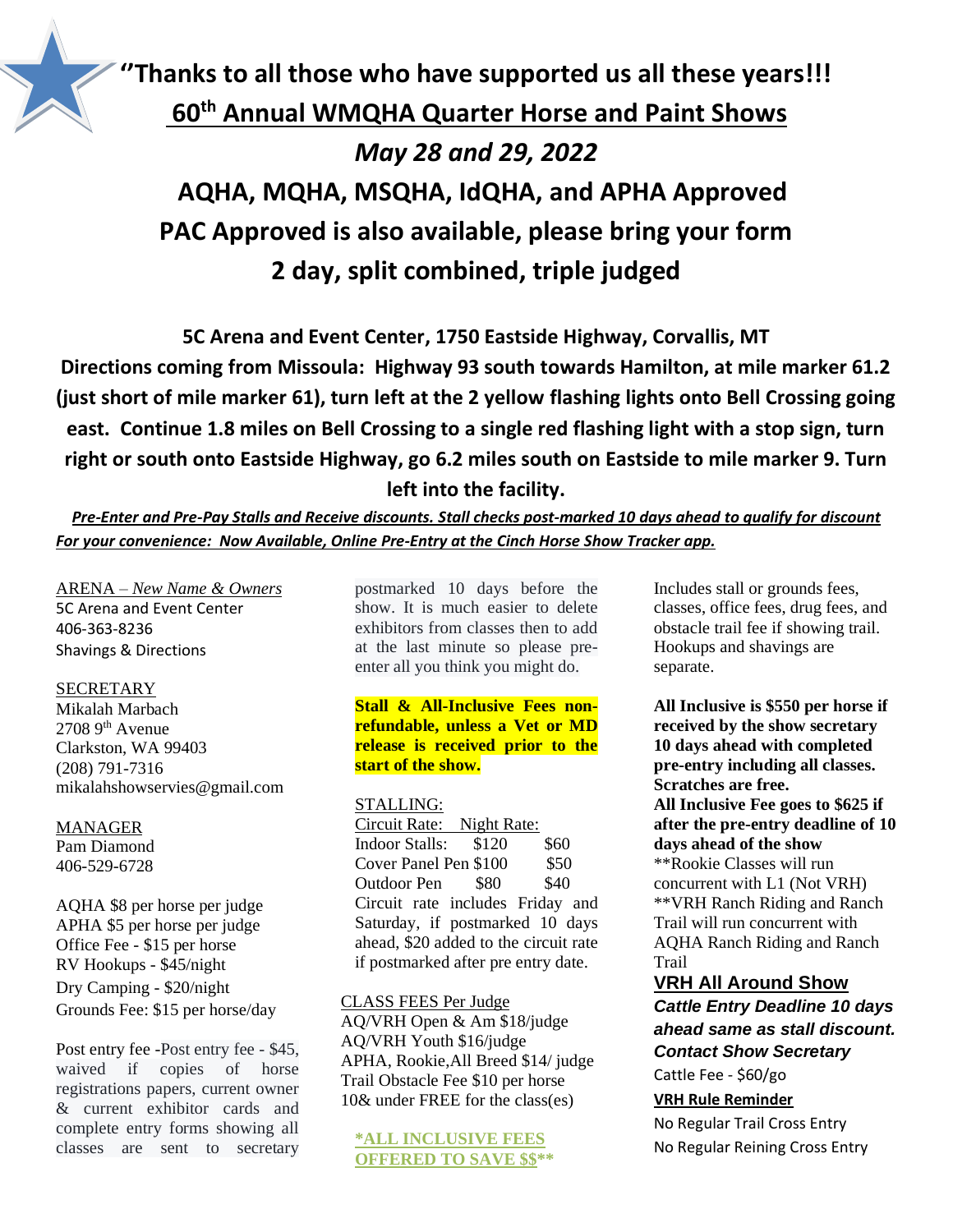# **Saturday at 7 am AQHA Cow Horse, Boxing, VRH**

- 1. AQHA Junior Cow Horse
- 2. AQHA Senior Cow Horse
- 3. AQHA Amateur Cow Horse
- 4. AQHA Youth Boxing
- 5. AQHA Amateur Boxing
	- 6. VRH Junior Ranch Reining
	- 7. VRH Junior Cow Work
	- 8. VRH Senior Ranch Reining
	- 9. VRH Senior Cow Work
	- 10. VRH Cowboy Ranch Reining
	- 11. VRH Cowboy Cow Work
	- 12. VRH Amateur Ranch Reining
	- 13. VRH Amateur Cow Work
	- 14. VRH Youth Ranch Reining
	- 15. VRH Youth Cow Work
	- 16. VRH Limited Am Ranch Reining
	- 17. VRH Limited Am Cow Work
	- 18. VRH Limited Yth Ranch Reining
	- 19. VRH Limited Youth Cow Work
	- 20. VRH Rookie Am Ranch Reining
	- 21. VRH Rookie Am Cow Work
	- 22. VRH Rookie Yth Ranch Reining
	- 23. VRH Rookie Yth Cow Work

#### **VRH Ranch Conformation**

- 24. VRH Junior Ranch Conf
- 25. VRH Senior Ranch Conf
- 26. VRH Cowboy Ranch Conf
- 27. VRH Amateur Ranch Conf
- 28. VRH Youth Ranch Conf
- 29. VRH Limited Amt Ranch Conf
- 30. VRH Limited Youth Ranch Conf
- 31. VRH Rookie Amt Ranch Conf
- 32. VRH Rookie Youth Ranch Conf

#### **OAB Showmanship**

- 33. Open All breed 10&U SMS
- 34. Open All Breed All Ages SMS

# **APHA Showmanship**

- 35. Amateur SMS
- 36. Amateur Masters SMS
- 37. Youth SMS

#### **AQHA Showmanship**

- 38. Rookie Youth SMS\*\*
- 39. L1 Youth SMS
- 40. Youth SMS
- 41. Rookie Amateur SMS\*\*
- 42. Level 1 Amateur SMS
- 43. Amateur Select SMS
- 44. Amateur SMS

# **APHA Halter**

45. Amateur All Age Stallions

- 46. Am Performance Stallions *AM Grand & Reserve*
- 47. Open Yearling & 2-yr Stallions
- 48. Open 3-yr,4-yr&Older Stallions
- 49. Open Performance Stallions *Open Grand & Reserve*
- 50. Youth Geldings All Ages 18U
- 51. Yth Performance Geldings 18U *Youth Grand & Reserve*
- 52. Amateur All Age Geldings
- 53. Amateur Performance Gelding *Am Grand & Reserve*
- 54. Open Yearling & 2-yr Geldings
- 55. Open3-yr,4-yr,&Older Geldings
- 56. Open Performance Geldings *Open Grand & Reserve*
- 57. Youth All Age Mares 18U
- 58. Youth Performance Mares 18U *Youth Grand & Reserve*
- 59. Amateur All Age Mares
- 60. Amateur Performance Mares *Am Grand & Reserve*
- 61. Open Yearling & 2-yr Mares
- 62. Open 3-yr,4-yr&olderMare
- 63. Open Performance Mares *Open Grand & Reserve*

# **AQHA Halter**

- 64. Am 2 & Und Stallions
- 65. Am 3 & Over Stallions
- 66. Am Perf Halter Stallions *Am Grand & Reserve*
- 67. Open 2 Year & U Stallions
- 68. Open 3 Year & O Stallions
- 69. Open Perf Halter Stallions *Open Grand & Reserve*
- 70. L1 Am 2 & U Geldings
- 71. L1 Am 3 & O Geldings
- 72. L1 Am Perf Geldings
- 73. Am 2 & U Geldings
- 74. Am 3 & O Geldings
- 75. Am Perf Halter Geldings *Am Grand & Reserve (no L1)*
- 76. Open 2 Year & U Geldings
- 77. Open 3 Year & O Geldings
- 78. Open Perf Halter Geldings *Open Grand & Reserve*
- 79. L1 Yth 2 & U Geldings
- 80. L1 Yth 3 & O Geldings
- 81. L1 Yth Perf Geldings
- 82. Yth 2 & U Geldings
- 83. Yth 3 & O Geldings
- 84. Youth Perf Geldings
	- *Youth Grand & Reserve (no L1)*
- 85. L1 Am 2 & U Mares
- 86. L1 Am 3 & O Mares
- 87. L1 Am Perf Mares
- 88. Amateur 2 & Un Mares
- 89. Amateur 3 & Over Mares 90. Amateur Perf Mares *Am Grand & Reserve (no L1)*
- 91. Open 2 & Und Mares
- 92. Open 3 & Over Mares
- 93. Open Perf Halter Mares *Open Grand & Reserve*

*Youth Grand & Reserve (no L1)*

94. L1 Yth 2 & U Mares 95. L1 Yth 3 & O Mares 96. L1 Yth Perf Mares 97. Youth Mares 2 & U 98. Youth Mares 3 & O 99. Youth Perf Halter Mares

100. Open Leadline **APHA Western Pleasure** 101. Open SPB All Ages 102. Open Green WP 103. Open Junior WP 104. Open Senior WP 105. Amateur WP

106. Masters Amateur WP

107. Youth 18U WP **AQHA Western Pleasure** 108. Level 1 (Green) WP 109. Level 1 Yth WT WP 110. Rookie Youth WP \*\* 111. Level 1 Youth WP

112. Youth WP 113. Junior WP

114. Level 1 Am WT WP 115. Rookie Amateur WP \*\* 116. Level 1 Amateur WP 117. Amateur Select WP 118. Amateur WP 119. Senior WP

**OAB Western Pleasure**

**OAB Horsemanship**

120. Open All Breeds W/T WP 121. Open All Breeds WP 122. Open 10 & Under W/T WP

123. 10 & Under W/T HMS 124. Open All Breeds W/T HMS 125. Open All Breeds HMS **APHA Horsemanship** 126. Amateur HMS

127. Masters Amateur HMS

128. Youth 18U HMS